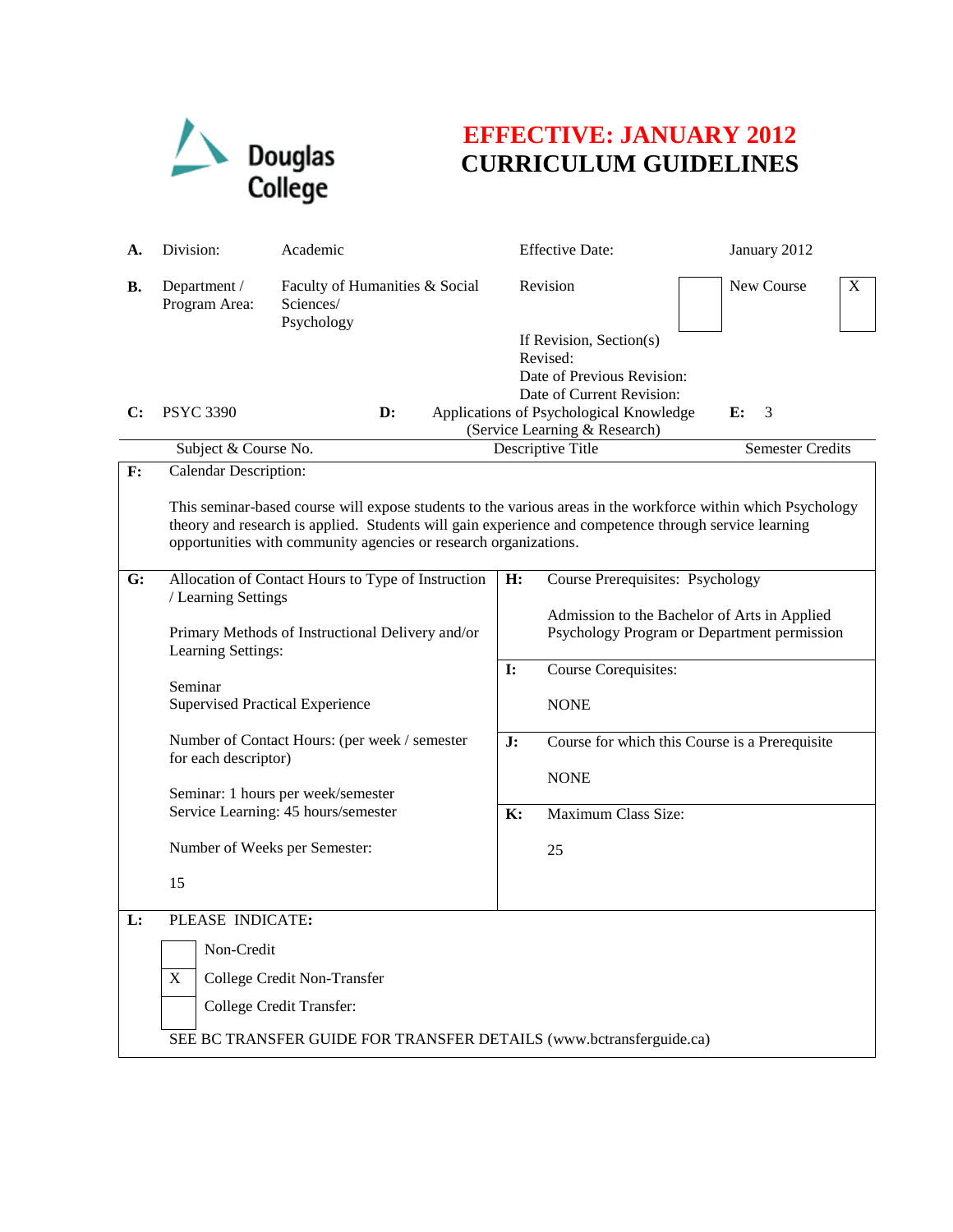**M:** Course Objectives / Learning Outcomes: At the conclusion of the course the successful student will be able to: 1. Acquire experience in working within organizations, and in groups, in a professional setting 2. Apply critical theory to practice in various fields of psychology 3. Engage in psychology-related work, research, or functions in the community 4. Create associations between service learning and academic learning 5. Describe the needs and operations of community organizations 6. Foster relationships with community partners, and establish professional networking contacts in the psychology field 7. Demonstrate effective accountability, and professional behaviour, dress, and communication in a work setting 8. Demonstrate an increased understanding of the real-world context of psychological principles 9. Develop and refine oral, written, and interpersonal communication skills 10. Gain experience in self-evaluation through writing and professional feedback **N:** Course Content: A. Service Learning Placement B. Relevant service-learning information (through seminar mode of instruction) 1. Service learning definitions and elements 2. Community-based research 3. How to locate and professionally contact an organization 4. Ethical and professional behaviour (e.g. confidentiality, punctuality, etc.) 5. Types of agencies/organizations in psychology 6. Expectations of service component 7. Reflective writing for documenting student's tasks, responsibilities, and learning experiences **O:** Methods of Instruction: The course will primarily involve a supervised service-learning placement. The course may include other instructional methods, such as seminar and group meetings. **P:** Textbooks and Materials to be Purchased by Students: Selected relevant reading material should be chosen by the instructor, such as: Cress, C.M., Collier, P.J., & Reitenaue, V.L. (2005). *Learning through serving: A student guidebook for service-learning across the disciplines*. Sterling, VA: Stylus Publishing. **Q:** Means of Assessment: The course evaluation will be in accordance with Douglas College policy and the Psychology Department. Evaluations will be based on the course objectives. The specific evaluation criteria will be provided by the instructor at the beginning of the semester, and should focus on the process and benefits of learning. An example of an evaluation scheme: Service-learning field experience 70% This may include projects at placement site, creation of document(s), skills demonstrations, professional behaviour, oral presentations, or group projects. Critical Reflection 30%

Total  $100\%$